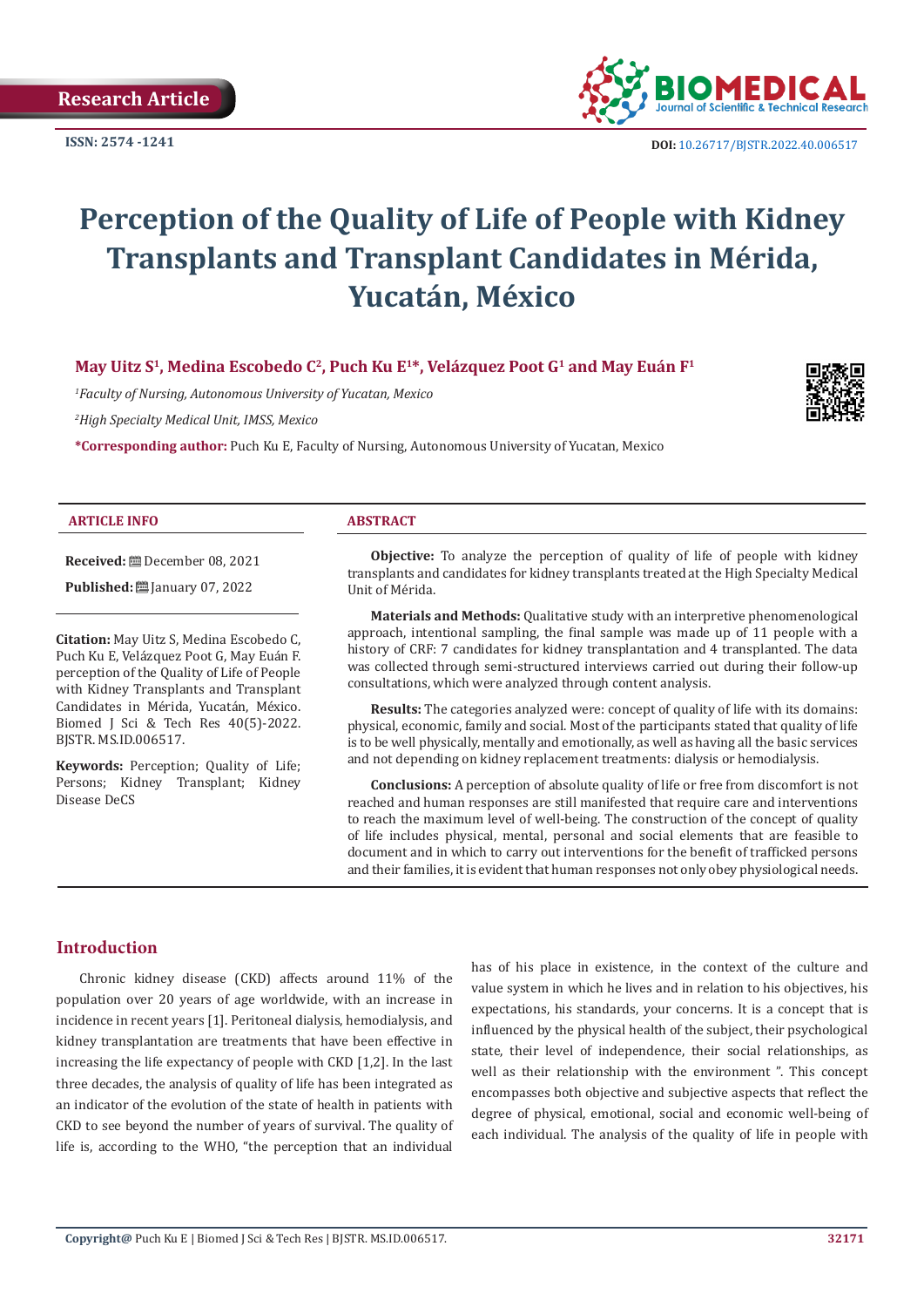CKD allows us to understand the impact of the disease and its treatment, to know more about the patients, how they evolve and how they adapt to the organic alteration [3,4].

At present, the analysis of the quality of life in people with CKD seeks to generate evidence, qualitative and quantitative, to facilitate: the process of assessing human needs and the implementation of quality interventions in healthcare sectors [5]. In health sciences, phenomenological research, and those with a qualitative approach in general, generate evidence that serves as a guide to practice that is sensitive to the realities of the people to whom care is directed, their cultural diversity and the contexts in which their lives unfold [6,7]. In studies related to quality of life in transplanted people and candidates for kidney transplantation, the participants manifest as the main human responses: recurrent hospitalizations, uncertainty about the work situation, deterioration of body image, deterioration of sexual functionality, dependence on third parties, stress and guilt [2,8-12]. Specifically, people who are candidates for kidney transplantation show anxiety and depression as the main human responses. Transplants report acute rejections, side effects of medication, and emotional instability; [12-14] immediately, after transplantation, they can perceive liberation with respect to dependence on renal replacement therapy, but as time passes they have to face various adaptation problems: side effects of medications, medical and social complications, among the latter the reincorporation of work, social and family life [12,13,15].

The analysis of quality of life, with its respective components and human responses in patients with a history of CKD is recent. Therefore, the inherent needs of the nursing care process may go unnoticed when directing care for people with these characteristics. Although there are numerous studies that quantitatively address health-related quality of life, [4,16,17] qualitative studies such as this one provide particular evidence to integrate it into the holistic process of the nurse-patient relationship at different levels of care

**Table 1:** Questions from the semi-structured interviews.

[18,19]. Therefore, the objective of this study is to analyze the perception of quality of life of people with kidney transplants and candidates for kidney transplants treated at the High Specialty Medical Unit of Mérida, to identify related human responses through a phenomenological approach. interpretative.

# **Methodology**

# **Design**

A qualitative study with an interpretive phenomenological approach was carried out. From this design it is possible to understand the experiences and the articulation of similarities and differences in the meanings and human experiences of people with kidney transplants and kidney transplant candidates. Although it is not possible to make generalizations from the results of this study, particular data are achieved with transferability to other populations with similar characteristics [6,7,20]. This article followed the COREQ criteria (Consolidated criteria for reporting qualitative research) to enhance its quality and clarity [21].

# **Study and Sampling Population**

An intentional sampling was carried out, obtaining a final sample was made up of 11 people with a history of CRI: 7 candidates for kidney transplantation and 4 transplants, who received health services at the High Specialty Medical Unit of Mérida (UMAE) of the Mexican Institute of Social Security (IMSS) during the period from November 2019 to February 2020.

# **Data Collection**

The data were collected through semi-structured interviews conducted during their follow-up consultations. Interviews lasted 30 to 40 minutes, were recorded in audio format and field notes were taken. Table 1 presents the questions asked during the semistructured interviews.

| <b>Candidates for Kidney Transplantation</b>                                                                          | <b>With Kidney Transplant</b>                                                                                                                           |
|-----------------------------------------------------------------------------------------------------------------------|---------------------------------------------------------------------------------------------------------------------------------------------------------|
| 1. According to your culture, what is quality of life for you?                                                        | 1. According to your culture                                                                                                                            |
| 2. Based on this definition, what changes in your life have you noticed due                                           | What is quality of life for you?                                                                                                                        |
| to the problem you present?                                                                                           | 2. Based on this definition, was there any change in your quality of life                                                                               |
| 3. What do you think might change in your life after the transplant?                                                  | before and / or after the transplant?                                                                                                                   |
| 4. Tell me, how has your family relationship influenced that quality of life<br>according to the concept you gave me? | 3. Mention all the aspects of your life that are important to you that could<br>be affected by the transplant.                                          |
| 5. Tell me, how has this waiting process influenced your family, friends and<br>or neighbors?                         | 4. Tell me, how has your family relationship influenced that quality of<br>life? 5. Tell us about the influence the transplant has and / or had on your |
| 6. How do you think your mood with your family and friends has changed                                                | relationships with friends, neighbors, and acquaintances.                                                                                               |
| because of the waiting process?                                                                                       | 6. Are you happy with the change that the transplant has brought about in                                                                               |
| 7. From the day you were told that you would need a transplant, how has                                               | your relationships with friends, neighbors, and acquaintances?                                                                                          |
| your life been up to today?                                                                                           | 7. From the day of the transplant until today, how has your life been?                                                                                  |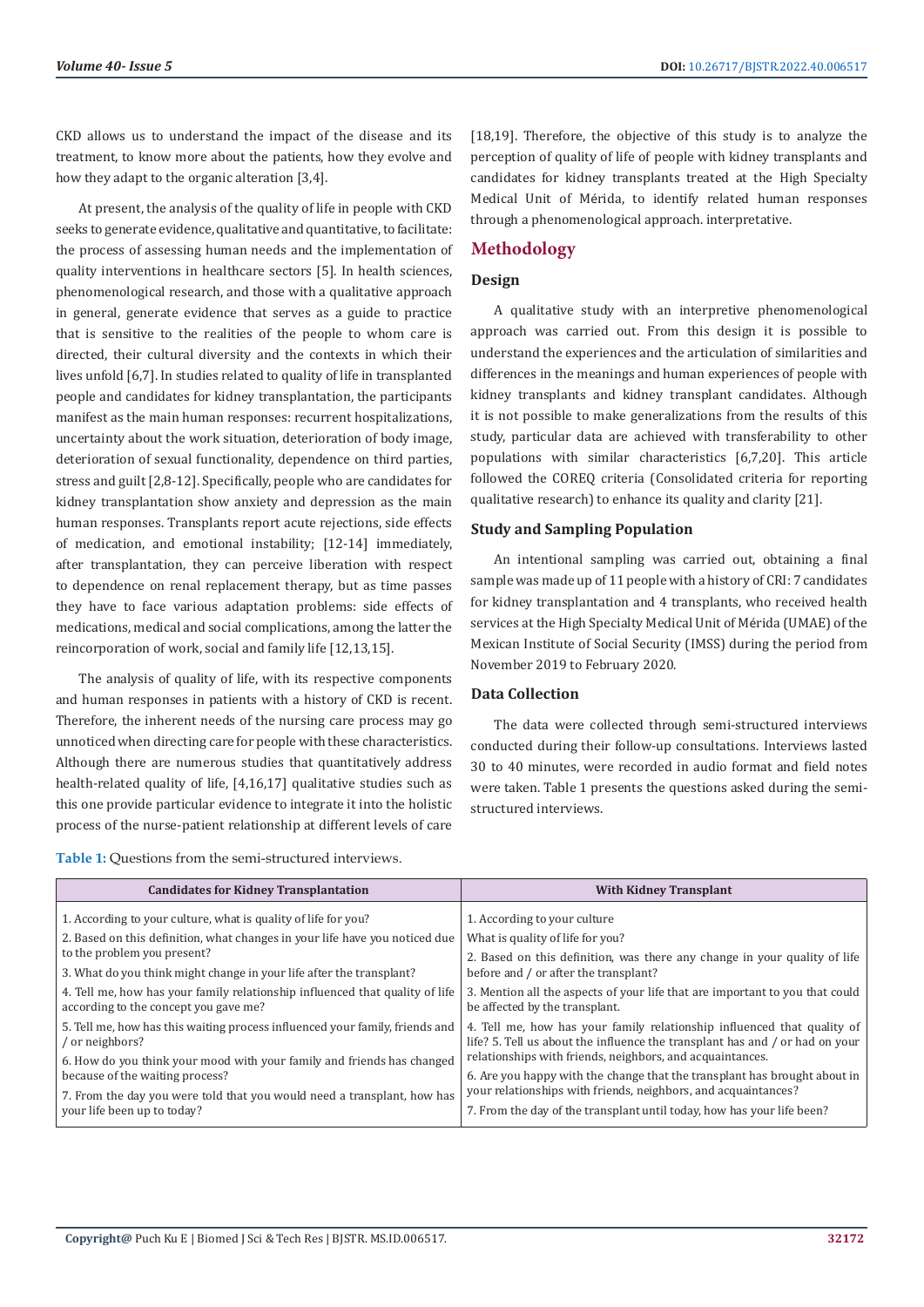#### **Ethical Considerations**

The study respects the ethical principles: beneficence, nonmaleficence, justice and autonomy. The study research protocol, with folio R-2018-785-129, was approved by the ethics committee of the High Specialty Medical Unit of the Mexican Institute of Social Security. The testimonies presented herein are referenced with codes to safeguard the identity of the participants.

# **Information Processing**

The semi-structured interviews were transcribed verbatim and then analyzed through content analysis. This analysis process

|  |  | Table 2: Categories for grouping and analysis of qualitative data. |
|--|--|--------------------------------------------------------------------|
|  |  |                                                                    |

consisted of:

- **1)** Coding the data and establishing a data index;
- **2)** Categorize data content into meaningful categories; and
- **3)** Determine the issues related, in this case human responses, with the previously defined categories. [7,22]. In the results section, tables are presented that allow the visualization of the analysis categories delimited in table 2 based on Urzúa and Caqueo [23], the human responses within the categories and, finally, the testimonies of the participants; all of the above accompanied by an interpretive narrative.

| Category        | <b>Definition</b>                                                                                                                                                                                                                                         |
|-----------------|-----------------------------------------------------------------------------------------------------------------------------------------------------------------------------------------------------------------------------------------------------------|
| Quality of life | Perception that an individual has of his place in existence, in the context of the culture and the value system in which he lives and in<br>relation to his objectives, his expectations, his norms, his concerns.                                        |
| *Physical       | Referred to the state of physical health of the student to be evaluated, such as the subject of sleep, their diet, the appropriate use or<br>not of free time, the suffering or not of any disease that threatens to prostrate the person                 |
| *Economic       | Regarding the acquisition of food, accommodation, comfort and socioeconomic status of the person, as well as their income and<br>economic security. It also refers to skills and abilities that could provide training opportunities for personal growth. |
| *Family         | Referred to in valuable relationships with the family, as well as friendships, social interactions with acquaintances or classmates;<br>without neglecting the quality and satisfaction associated with                                                   |
| *Emotional      | the interpersonal relationships.                                                                                                                                                                                                                          |

Note: \*Categories of the concept of quality of life from Urzúa and Caqueo

#### **Quality Criteria**

# **Results**

# **Participant Characteristics**

Once the transcription of the interviews was completed, the 11 participants were asked to verify that the interpreted information was correct. Also the protocol related to the organization of the data, the detailed and meticulous description of the selection of the sample and the context in which the study is carried out, facilitate the possibility of transfer and reproducibility of the same under similar conditions, providing this otherwise qualitative quality criterion.

The years of age resulted with a median of 37 (mean 39) and SD = 13 in the 11 participants. In people who were candidates to receive KT, the median was 37 (mean 41) and in those with KT it was 35.7 years (mean 41), respectively. In this last group, two people were 6 months or less after having received RT, one was 1 year old and one person was 10 years after receiving this treatment. Table 3 shows that the majority of the total sample was made up of men who worked as employees.

| Sociodemographic Variables |             | $Children(n=4)$          |       | TR Candidates (n=7) |       |
|----------------------------|-------------|--------------------------|-------|---------------------|-------|
|                            |             | $n$ (%)                  |       |                     |       |
| Male gender                | Male gender |                          | -75   |                     | $-57$ |
| Feminine                   | Feminine    |                          | $-25$ |                     | $-43$ |
| Job                        | Housewife   | $\overline{\phantom{a}}$ | -     |                     | $-14$ |
|                            | job         |                          | $-75$ | 4                   | -57   |
|                            | Housewife   |                          | $-25$ |                     | $-29$ |

**Table 3:** Sociodemographic characteristics of the 11 participants included in the study.

#### **Quality**

Once the transcription of the interviews was completed, the 11 participants were asked to verify that the interpreted information was correct. Also the protocol related to the organization of the

data, the detailed and meticulous description of the selection of the sample and the context in which the study is carried out, facilitate the possibility of transfer and reproducibility of the same under similar conditions, providing this otherwise qualitative quality criterion.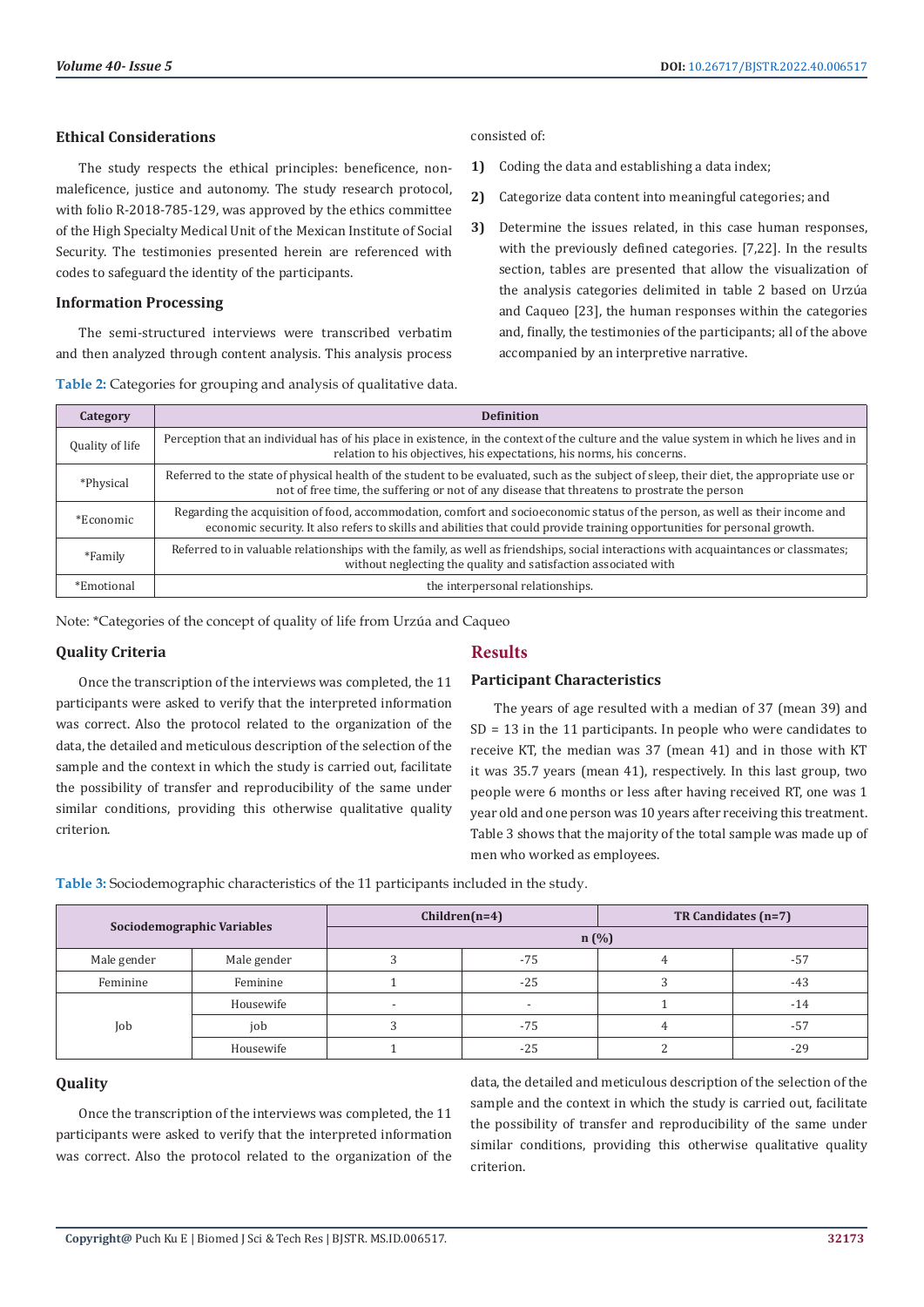# **Quality of Life: Perception in People who are Candidates for Kidney Transplantation**

Table 3 shows the interpretations related to the categories: concept of quality of life with their respective domains: physical, economic, family and social, then the identified human responses are presented. Most of the participants stated that quality of life is to be well physically, mentally and emotionally, as well as having all the basic services and not depending on kidney replacement treatments: dialysis or hemodialysis. In the physical domain, people highlight discomforts, pain and discomfort related to the procedures of renal replacement therapies or of the body itself: chronic or bone pain, for example. These human responses largely condition the inability to enter the labor field. In the economic domain, the participants report that they are unable to carry out the activities of any job due to physical disability, and therefore, they consider that their monetary income from a trade or job is limited, scarce or nil. In addition, they highlighted that the economic resources are focused on financing the management of one's own health: laboratory tests, transportation, extraordinary treatments, medical appointments and consultations, among others; These efforts are complicated precisely by the lack of monetary inputs. In

the family domain, people identify the importance of the support, attention and understanding that they receive, received and expect to receive from their family in the ups and downs related to their state of health and well-being. In this regard, some express feelings of feeling a burden for their relatives due to the extra activities that the latter carry out in health care, which generates tension and uncertainty. However, the interviewees expressed the motivation generated by their family environment: mothers, children and grandchildren, among other ties, drive the desire to want to get out of their problem and be patients while waiting for the transplant.

In the emotional domain, each of the people interviewed expressed their affectation at different points that leads them to present low self-esteem: fear, frustration, depression, sadness and uncertainty are some of the emotions they expressed in their testimonies. Participants follow a continuous coping process, because not every day they feel with all the energy and motivation to continue with daily life. The emotional perception of the interviewees was reflected in their features during the interviews, points were touched that led them to tears, they expressed how difficult it is to live with a dysfunctional organ, the uncertainty before latent complications that can even lead them to lose life (Table 4).

**Table 4:** Quality of life: perception of kidney transplant candidates.

| <b>Categories</b>          | <b>Interpreted Human</b><br><b>Responses</b>                                           | Testimonials n=7                                                                                                                                                                                                       |
|----------------------------|----------------------------------------------------------------------------------------|------------------------------------------------------------------------------------------------------------------------------------------------------------------------------------------------------------------------|
| Quality of life<br>concept | Independence: physical,<br>economic and social /<br>Physical and mental well-<br>being | 1. It is to be healthy, to be well of mind and basically, the most important thing is to be physically and<br>mentally healthy in order to be well.                                                                    |
|                            |                                                                                        | 2. It is living with dignity, both in terms of health, nutrition and, in itself, having good health.                                                                                                                   |
|                            |                                                                                        | 3. Not to depend on any medical treatment, to be able to be free of consultations.                                                                                                                                     |
|                            |                                                                                        | 4. It is the way we live, the way I am living, how I carry my food, the house, how I pay for electricity, rent,<br>water.                                                                                              |
|                            | Pain and discomfort                                                                    | 1. Physical pain, bone pain. I have been with kidney failure for eleven years.                                                                                                                                         |
| *Physical                  |                                                                                        | 2. Dialysis is painful and uncomfortable.                                                                                                                                                                              |
| *Economic                  | Inability for labor<br>insertion                                                       | 3. I can no longer work.                                                                                                                                                                                               |
|                            |                                                                                        | 4. Difficult because of medical appointments and outings.                                                                                                                                                              |
|                            |                                                                                        | 5. A lot of travel, treatment, appointment and diet expenses.                                                                                                                                                          |
|                            |                                                                                        | 6. Job opportunities, I can't take them.                                                                                                                                                                               |
|                            |                                                                                        | 7. I was earning well and now the pension is not enough.                                                                                                                                                               |
| *Familiar                  | Perception of "being a<br>severe burden" for family<br>members                         | 1. They accompany me to medical sessions and appointments. There is always someone with me, the<br>support of the family is the most important thing.                                                                  |
|                            |                                                                                        | 2. Sorry to be a burden. They understand how long I can't be at home.                                                                                                                                                  |
|                            |                                                                                        | 3. If I didn't have my family, I would have already left. I feel like it's tiring for them.                                                                                                                            |
|                            |                                                                                        | 4. The stress in patients who are unsuccessful in their first transplant and are now waiting again is<br>remarkable. When I relapsed they turned their attention back to me.                                           |
|                            |                                                                                        | 5. I would be alone without my children, absolutely alone.                                                                                                                                                             |
| *Emotional                 | Low self-esteem                                                                        | 1. I adapted. Moments of depression. Sad because I did not see the possibility of improving. If it arrives (the<br>transplant) it is good if not, then there is fear.                                                  |
|                            |                                                                                        | 2. It is frustrating not knowing what will happen, if the transplant can come and if I can be suitable for it to<br>be achieved or I will no longer be there. My children depend on my strength so I try to be strong. |
|                            |                                                                                        | 3. You feel like you can't anymore.                                                                                                                                                                                    |
|                            |                                                                                        | 4. You feel that the world is ending, that there is no other way to have a quality of life.                                                                                                                            |

Note: \*Categories of the concept of quality of life from Urzúa and Caqueo.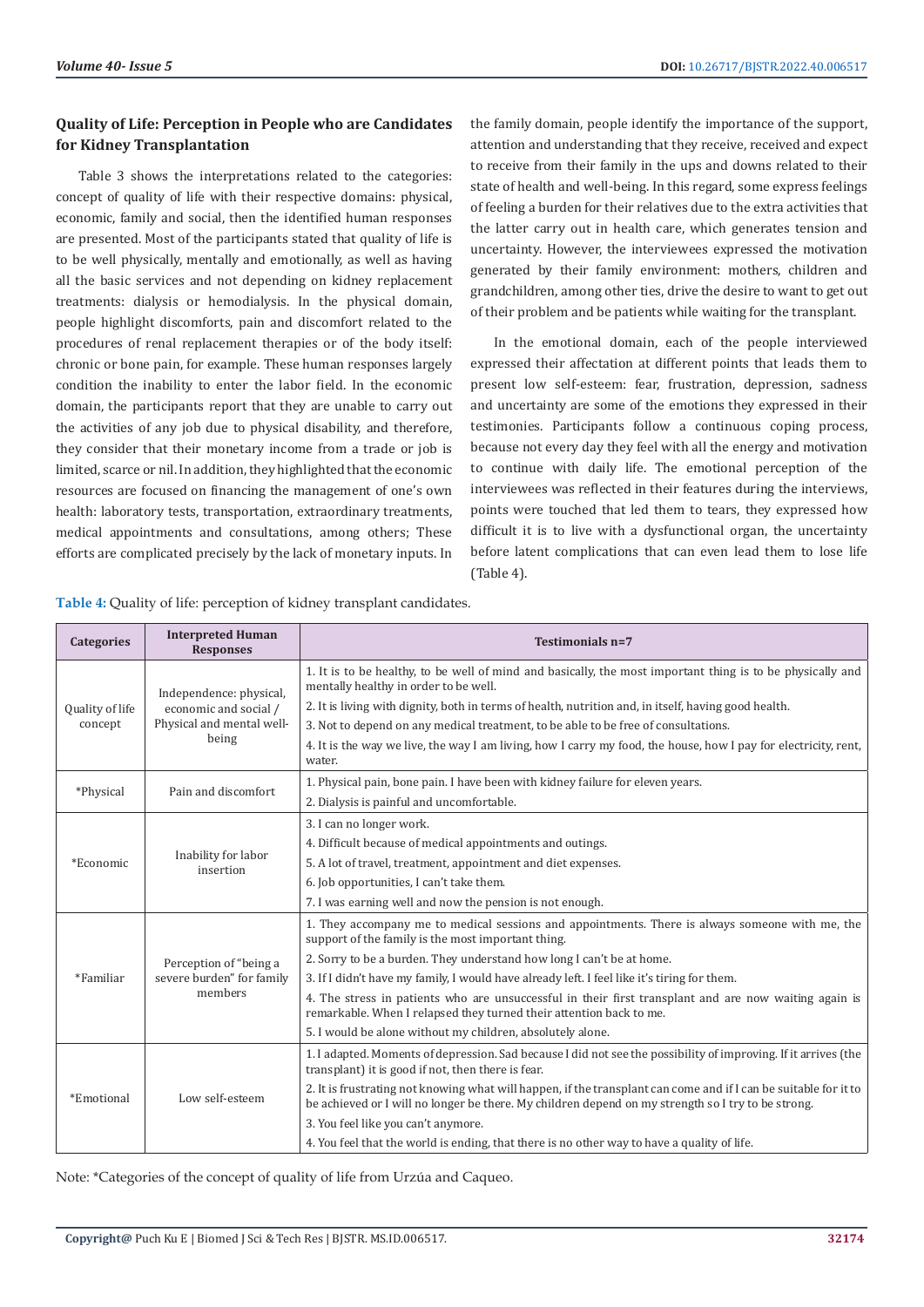# **Quality of Life: Perception in People with Kidney Transplantation**

Table 5 shows that most of the participants consider that quality of life involves physical, environmental and personal well-being as components. For one of the interviewees it means no longer depending on external factors to maintain life; another considered that the longer he can extend his life the better for its quality, he considered that discomforts are companions of life. In the physical domain, the interviewees expressed the freedom to carry out various activities and eat food without affecting their quality of life. They expressed that they can move and travel without thinking

about the need to carry too many supplies related to their treatment. They also stated that they can eat food without causing discomfort or altering their clinical parameters, especially water, which was previously restricted. In the economic domain, the participants report that they have time and autonomy to build opportunities for insertion to trades, jobs and professional or educational training. One case mentioned that the ability to acquire economic resources improves their quality of life, another participant refers that they can work freely without thinking about the times of any kidney therapy, finally, one case reports that they returned to normal by taking fully these opportunities than before approached discreetly.

| <b>Components</b>          | <b>Human responses</b>                                           | Testimonials n=4                                                                                                                                                                                 |
|----------------------------|------------------------------------------------------------------|--------------------------------------------------------------------------------------------------------------------------------------------------------------------------------------------------|
| Quality of life<br>concept | Physical, environmental and<br>personal well-being               | 1. Way to improve the environment and own life.                                                                                                                                                  |
|                            |                                                                  | 2. No setback, everything in order, all laboratories fine                                                                                                                                        |
|                            |                                                                  | 3. Lead daily life without depending on visits to the hospital or medications, without episodes of<br>depression.                                                                                |
|                            |                                                                  | 4. Survival in years, lengthening. Maybe there will be deterioration, but you do not depend on<br>machines.                                                                                      |
| *Physical                  | Physical and nutritional<br>autonomy                             | 1. The problem was in many aspects: physical, moral, nutritional, now it is normal. The labs have<br>been successful.                                                                            |
|                            |                                                                  | 2. I am on a new diet and with my medications my levels have been good.                                                                                                                          |
|                            |                                                                  | 3. I can eat more things, enjoy myself, and drink more water. I am no longer agitated, the anemia is<br>completely gone. I hope to play sports; I can travel without depending on dialysis bags. |
|                            |                                                                  | 4. I go for a walk whenever I want, I urinate more, I drink more water.                                                                                                                          |
| *Economic                  | Physical and nutritional<br>autonomy                             | 1. I no longer have to go to the hospital every week for hemodialysis, I only go for consultation.                                                                                               |
|                            |                                                                  | 2. I can work tending the family store, do more activities and walk better.                                                                                                                      |
|                            |                                                                  | 3. I never stopped working and studying, I finished high school and career. I walk quite a bit. I can<br>attend to the business we have. I was back to normal.                                   |
|                            |                                                                  | 4. More possibilities to study, seek better quality of life and personal improvement. I can move<br>to work                                                                                      |
| *Family                    | Perception of "being a<br>moderate burden" for family<br>members | 1. It is less the burden for them, help is needed, they give you motivation. I used to see them go out<br>of their way for visits to the hospital.                                               |
| *Emotional                 | Confidence and emotional<br>balance                              | 1. My son told me that he donated to me and I said no, he was going to be unarmed. I feel like it's<br>one less burden, I feel happier.                                                          |

Note: \*Categories of the concept of quality of life from Urzúa and Caqueo

In the family domain, the perception and feelings of being considered a burden for their families has decreased along with the amount of care related to kidney replacement therapies from which transplant participants are already exempt; People mentioned that despite the constant support of their relatives there was a physical distancing seeking to reduce the cross-infection of infections, a situation that has recently ended and they can share more time and experiences together. In the emotional domain, confidence and emotional balance were interpreted in the participants. Two people mentioned that they feel they have a new opportunity in life, to restart it and have new experiences that they previously

did not consider possible. Two people mentioned the need to have confidence and know how to take the advice of health personnel: doctors and nurses. Finally, a participant described that he was overwhelmed by living a few days in isolation after his transplant, necessary to prevent infections, but at the same time accepting that it is necessary to improve his quality of life.

# **Discussion**

The quality of life of people with a history of kidney disease is affected from the first clinical manifestations, QoL in this sector has shown deficiencies, low levels or areas of opportunity compared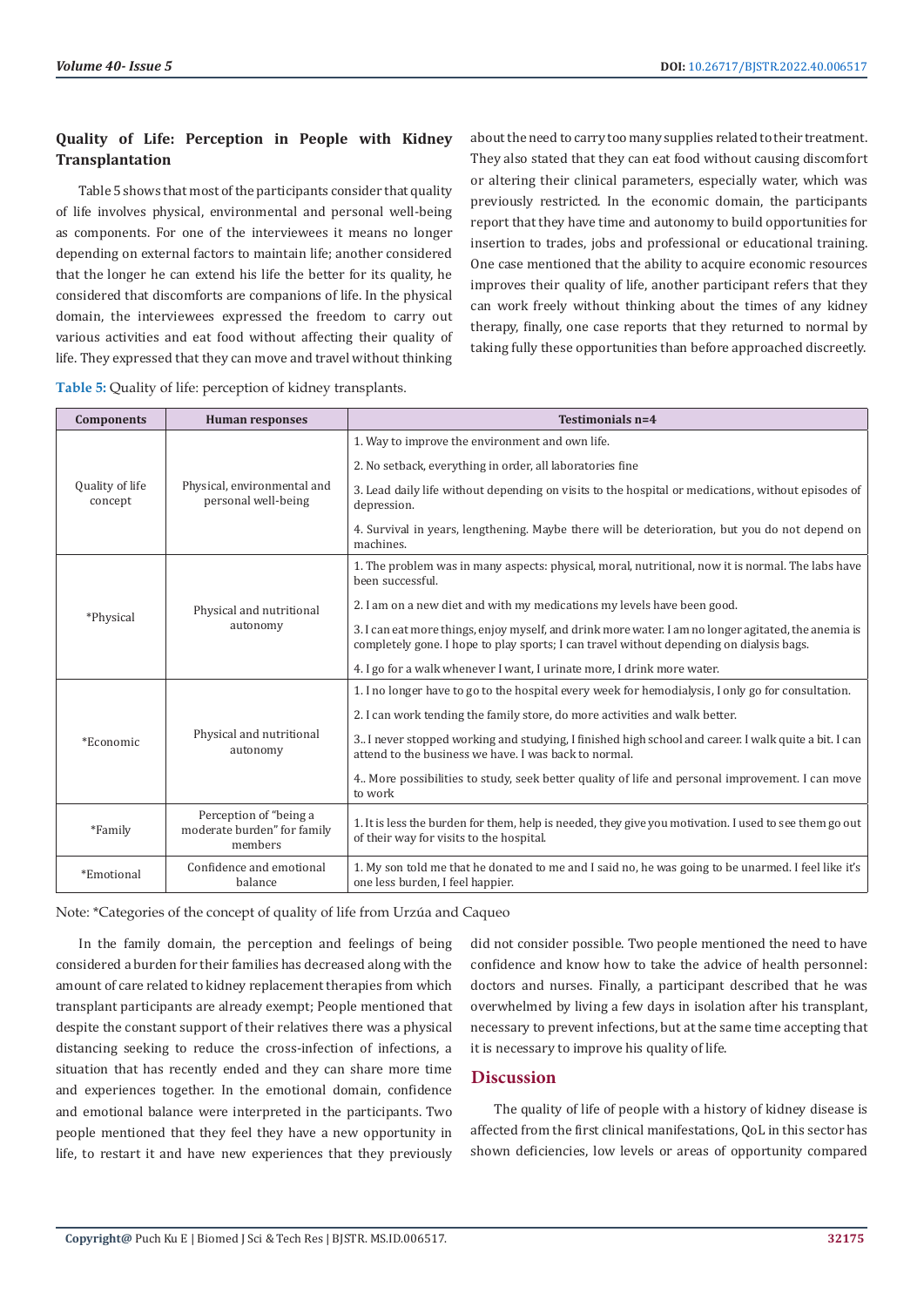to the rest of the population [24]. Physical, environmental and personal well-being are part of the conception of quality of life in people with kidney disease, whether they have been transplanted or not. In the early stages of the disease, a series of negative perceptions of the disease and its immediate and intermediate quality of life are experienced that, ultimately, can influence their coping actions, these perceptions can trigger anxiety, depression, coping, autonomy, self-esteem and accelerated progression of the disease [25]. In the identification of human responses in patients with chronic kidney disease, the main physiological risks related to this pathology have been highlighted. Farias et. to the. point out the overestimation of human biological responses and those related to complications by the nursing staff who provide care to patients with nephropathies in a renal center. Among 24 diagnostic labels identified, the most frequent were "risk of infection", "excess fluid volume", "hypothermia", among others whose main domains were located in Safety / Protection and Activity / Rest, on the other hand, " low situational self-esteem "was ranked 16th in frequency [26] corresponding to the Self-perception domain in the NANDA-I [18]. The above shows what Spilogon et. to the. (2018) points out as an area of opportunity in the nursing process since it has the flexibility and openness to consider the perceptions and preferences of the user, in this case of the patient with nephropathies [27].

In the emotional category, low self-esteem was detected in the participants with CKD without transplantation, and it is that a patient with CKD has recognition and esteem needs, therefore the people in charge of their care should promote favorable behaviors in coping with the pathology and adherence to treatment, avoiding judging and repressing the failures of our human condition [28]. In contrast, the participants who had received a kidney transplant showed confidence and emotional balance, something that could be considered normal after receiving the expected transplant according to Tucker et. to the [29]. From a quantitative approach, Rocha et. to the. point out that the higher the quality of life, the better the self-esteem assessment of people with chronic kidney disease after transplantation [30]. In the economic category, while people who had not received a kidney transplant conceived the inability to enter the job market among their perception of quality of life, those who had received a kidney transplant indicated more time and autonomy to build job and academic opportunities. Reports indicate that chronic kidney disease patients face many barriers to staying or joining the workforce after starting dialysis: few opportunities, lack of financial resources to invest, fatigue and other symptoms of kidney failure, potential loss of disability benefits or medical follow-up, dialysis programming and employer biases. The social perception that CKD patients cannot work completes a vicious cycle of low job expectations [25,31].

In the family category, the perception of "being a burden" for family members influences is an important component in the perception of the quality of life of people with and without kidney transplantation. The evidence indicates that family members of patients with a history of kidney disease manifest sleep interruptions, depression, anxiety, among other disorders associated with unforeseen responsibilities related to the treatment and logistics of their relatives; they must also deal with insufficient information, medication regimen and accompany periodic hospitalizations [32]. The NANDA International classifies problems in plausible diagnostic labels of interventions focused on promoting the health of individuals, the family. and community, we can cite: Risk of fatigue of the caregiver role, Tiredness of the caregiver role, Dysfunctional family processes, Willingness to improve family processes, among others [18]. In the physical category, participants without kidney transplantation identified pain and discomfort as a condition for quality of life, a common and often severe manifestation in various populations with CKD; with prevalence's of 40% to 60%, it constitutes a strong imperative to establish the management of chronic pain as a clinical and research priority [33]. In this regard, the labels acute and chronic pain are available in the NANDA-I [18]. Although pain and physical limitation decrease after a kidney transplant, it is important to mention that the physical and nutritional autonomy indicated by the present participants can generate an excess of confidence and the acquisition of unhealthy practices. Regulated physical training by physiotherapy specialists appears to be safe in kidney transplant recipients and is associated with better quality of life and exercise capacity [34]. With regard to diet, the Mediterranean and DASH (Dietary Approaches to Stop Hypertension) diets have been shown to be the most beneficial dietary patterns for the population after kidney transplantation by focusing on less meat and food while increasing the intake of fresh foods and plant-based options [35]. Knowledge and awareness in the kidney transplant population should be a cornerstone of therapy and an integral part of nursing responsibilities.

Therefore, nurses must educate patients about self-care behaviors and remind them of the dangerous complications of abandoning them [28]. In the participants who had not received a kidney transplant, there was an expectation of receiving a kidney transplant to improve their quality of life and, from there, improve their quality of life. In this regard, we can mention the benefits in anticipation of receiving a kidney transplant mentioned by Santos et. to the. who in a group of people with Brazilian kidney disease detected that patients who were not waiting for a transplant had a risk of poor quality of life, mainly in the emotional and physical aspects; those who were not awaiting transplantation died more frequently in the following 12 months [36]. However, betting on kidney transplantation to improve the quality of life in patients with kidney disease is not entirely recommended, in this regard we can cite the studies by Schulz et. to the. and Smith et. to the. published in 2014 and 2019, [29,37] who reported that before transplantation,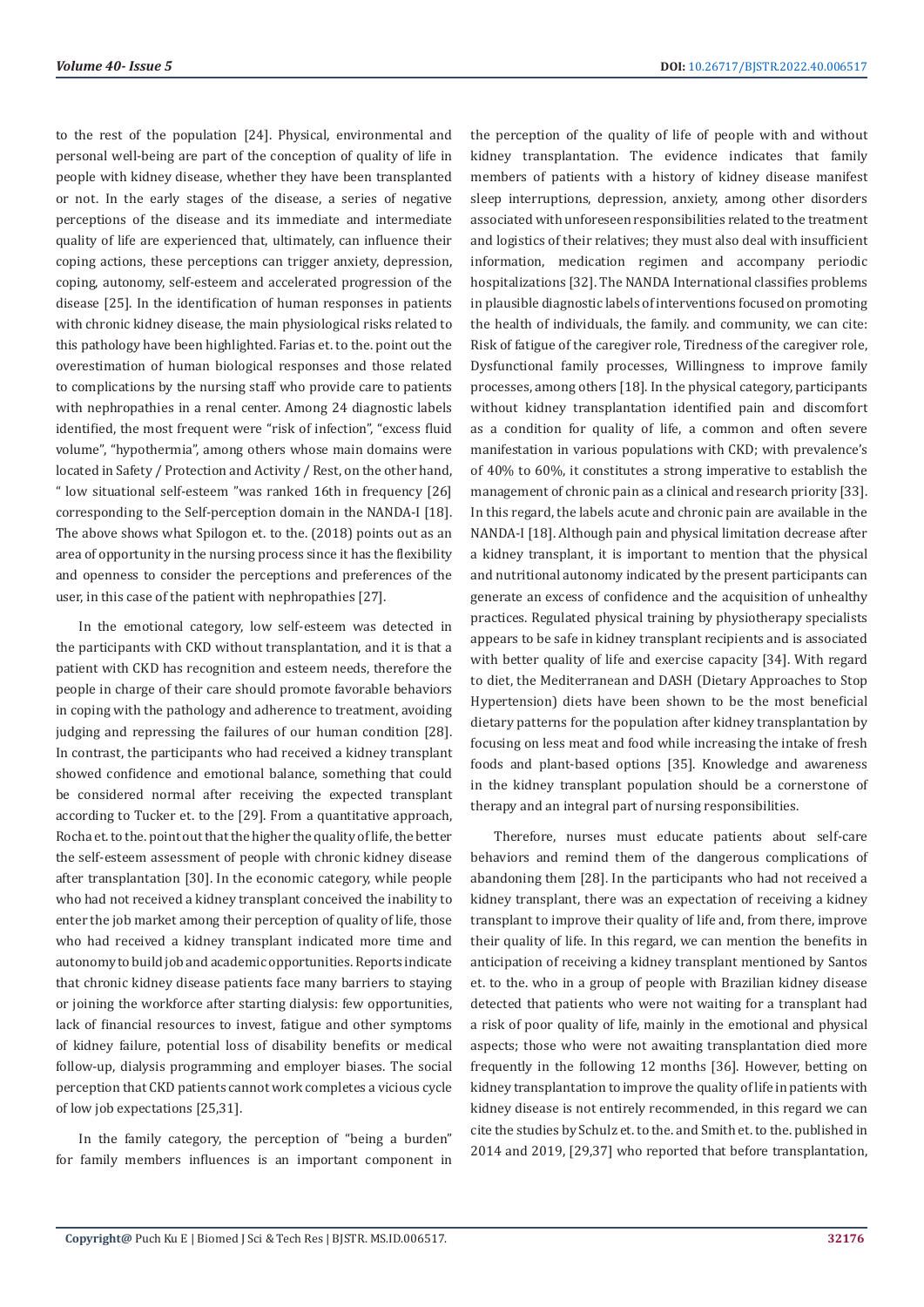patients can overestimate the gains in quality of life without finding significant improvements in it after being transplanted. Kidney transplantation is not a guarantee of improvement in quality of life in all patients with kidney disease. In the present study, those people who had received kidney transplantation did not consider an absolute improvement in their quality of life. The literature indicates that kidney transplants can provide dramatic improvements in quality of life and health status, however, the effects on the improvement are not universal and patients live in constant uncertainty as they are aware of the probability of kidney dysfunction Graft [29]. There are samples that have indicated that the expectation about the functionality or rejection of the graft generates greater fear and uncertainty than death itself [38]. The results on the perception of quality of life in people receiving renal replacement therapy support the trend of the last decade focused on the analysis of this category beyond just assessing life expectancy [39]. Among the limitations of the present, the risk of bias due to the same interpretive approach and the inability to generalize the results to the study population stands out. To compensate for the above, criteria of methodological rigor were followed and from a particular context a search for generalities was made, reinforcing the results with respect to other studies (twenty-one).

# **Conclusion**

In transplant patients, a perception of absolute quality of life or free from discomfort is not reached and human responses are still manifested that require care and interventions to achieve the maximum level of well-being. The construction of the concept of quality of life includes physical, mental, personal and social elements that are feasible to document and in which to carry out interventions for the benefit of trafficked persons and their families, it is evident that human responses not only obey physiological needs.

#### **References**

- 1. [Webster AC, Nagler EV, Morton RL, Masson P \(2017\) Chronic Kidney](https://pubmed.ncbi.nlm.nih.gov/27887750/)  [Disease. The Lancet 389\(10075\): 1238-1252.](https://pubmed.ncbi.nlm.nih.gov/27887750/)
- 2. Sitjar Suñer M, Suñer Soler R, Masià [Plana A, Chirveches P](https://www.ncbi.nlm.nih.gov/pmc/articles/PMC7345330/)érez E, Bertran [Noguer C, et al. \(2020\) Quality of Life and Social Support of People on](https://www.ncbi.nlm.nih.gov/pmc/articles/PMC7345330/)  [Peritoneal Dialysis: Mixed Methods Research. Int J Environ Res Public](https://www.ncbi.nlm.nih.gov/pmc/articles/PMC7345330/)  [Health 17\(12\): 4240.](https://www.ncbi.nlm.nih.gov/pmc/articles/PMC7345330/)
- 3. [Li Z, Zhang Y, Zhang L \(2017\) Evolution and future trends of integrated](https://www.ijic.org/articles/abstract/10.5334/ijic.3571/)  [health care: a scientometric analysis. Int J Integr Care 17\(5\).](https://www.ijic.org/articles/abstract/10.5334/ijic.3571/)
- 4. [Rebollo Rubio A, Morales Asencio JM, Pons Raventos ME, Mansilla](https://www.revistanefrologia.com/en-review-studies-on-health-related-articulo-X201325141505498X)  [Francisco JJ \(2015\) Review of studies on health-related quality of life](https://www.revistanefrologia.com/en-review-studies-on-health-related-articulo-X201325141505498X)  [in advanced chronic kidney disease in Spain. Nefrologia 35\(1\): 92-109.](https://www.revistanefrologia.com/en-review-studies-on-health-related-articulo-X201325141505498X)
- 5. [Singh B, Rochow N, Chessell L, Wilson J, Cunningham K, et al. \(2018\)](https://pubmed.ncbi.nlm.nih.gov/29866595/)  [Gastric Residual Volume in Feeding Advancement in Preterm Infants](https://pubmed.ncbi.nlm.nih.gov/29866595/)  [\(GRIP Study\): A Randomized Trial. J Pediatr 200: 79-83.](https://pubmed.ncbi.nlm.nih.gov/29866595/)
- 6. Expósito Concepció[n MY, Villarreal Cantillo E, Palmet Jim](http://revenfermeria.sld.cu/index.php/enf/article/view/2333/433)énez MM, Borja Gonzá[lez JB, Segura Barrios IM, et al. \(2019\) Phenomenology, a method](http://revenfermeria.sld.cu/index.php/enf/article/view/2333/433)  [for the study of humanized care. Rev Cuba Nursing 35\(1\).](http://revenfermeria.sld.cu/index.php/enf/article/view/2333/433)
- 7. [Rodriguez A, Smith J \(2018\) Phenomenology as a healthcare research](https://pubmed.ncbi.nlm.nih.gov/30201830/) [method. Evid Based Nurs 21\(4\): 96-98.](https://pubmed.ncbi.nlm.nih.gov/30201830/)
- 8. [Moya Ruiz MA \(2017\) Study of the emotional state of hemodialysis](https://scielo.isciii.es/scielo.php?pid=S2254-28842017000100007&script=sci_abstract&tlng=en) [patients. Ill Nefrol 20\(1\): 48-56.](https://scielo.isciii.es/scielo.php?pid=S2254-28842017000100007&script=sci_abstract&tlng=en)
- 9. Rodr C (2008) Quality of life in kidney disease patients with dialysis therapy.
- 10. Ottaviani AC, Souza É[N, Drago N de C, de Mendiondo MSZ, Pavarini SCI,](https://www.ncbi.nlm.nih.gov/pmc/articles/PMC4292610/) [et al. \(2014\) Hope and spirituality of chronic hemodialysis patients: a](https://www.ncbi.nlm.nih.gov/pmc/articles/PMC4292610/) [correlational study. Rev Lat Am Enfermagem 22\(2\): 248-254.](https://www.ncbi.nlm.nih.gov/pmc/articles/PMC4292610/)
- 11. Jimé[nez Ocampo VF, Giraldo BP, Del Pilar Botello Reyes A \(2016\) Spiritual](https://www.researchgate.net/publication/318928080_Spiritual_perspective_and_health-related_quality_of_life_of_dialyzed_patients) [perspective and health-related quality of life of dialyzed patients. Rev](https://www.researchgate.net/publication/318928080_Spiritual_perspective_and_health-related_quality_of_life_of_dialyzed_patients) [Nefrol Dial and Traspl 36\(2\): 91-98.](https://www.researchgate.net/publication/318928080_Spiritual_perspective_and_health-related_quality_of_life_of_dialyzed_patients)
- 12. [Gumabay FM, Novak M, Bansal A, Mitchell M, Famure O, et al. \(2018\)](https://pubmed.ncbi.nlm.nih.gov/29332627/) [Pre-transplant history of mental health concerns, non-adherence, and](https://pubmed.ncbi.nlm.nih.gov/29332627/) [post-transplant outcomes in kidney transplant recipients. J Psychosom](https://pubmed.ncbi.nlm.nih.gov/29332627/) [Res 105: 115-124.](https://pubmed.ncbi.nlm.nih.gov/29332627/)
- 13. [Baines LBS, Joseph JT, Jindal RM \(2002\) Emotional issues after kidney](https://pubmed.ncbi.nlm.nih.gov/12437627/) [transplantation: A prospective psychotherapeutic study. Clin Transplant](https://pubmed.ncbi.nlm.nih.gov/12437627/) [16\(6\): 455-460.](https://pubmed.ncbi.nlm.nih.gov/12437627/)
- 14. [De Pasquale C, Luisa Pistorio M, Veroux M, Indelicato L, Biffa G, et](https://www.frontiersin.org/articles/10.3389/fpsyt.2020.00106/full) [al. \(2020\) Psychological and psychopathological aspects of kidney](https://www.frontiersin.org/articles/10.3389/fpsyt.2020.00106/full) [transplantation: A systematic review. Front Psychiatry 11: 1.](https://www.frontiersin.org/articles/10.3389/fpsyt.2020.00106/full)
- 15. Mü[ller HH, Englbrecht M, Wiesener MS, Titze S, Heller K, et al. \(2015\)](https://journals.plos.org/plosone/article?id=10.1371/journal.pone.0140765) [Depression, anxiety, resilience and coping pre and post kidney](https://journals.plos.org/plosone/article?id=10.1371/journal.pone.0140765) [transplantation - Initial findings from the psychiatric impairments in](https://journals.plos.org/plosone/article?id=10.1371/journal.pone.0140765) [kidney transplantation \(PI-KT\) -study. PLoS One 10\(11\): e0140706.](https://journals.plos.org/plosone/article?id=10.1371/journal.pone.0140765)
- 16. Jasso Soto ME, Pozos Magañ[a MG, Cadena Estrada JC, Olvera Arreola SS](https://www.medigraphic.com/cgi-bin/new/resumen.cgi?IDARTICULO=69912) [\(2017\) Quality of life and spiritual perspective of hospitalized patients](https://www.medigraphic.com/cgi-bin/new/resumen.cgi?IDARTICULO=69912) [with cardiovascular disease. Rev Enferm IMSS 25\(2\): 9-17.](https://www.medigraphic.com/cgi-bin/new/resumen.cgi?IDARTICULO=69912)
- 17. [Saboya PP, Bodanese LC, Zimmermann PR, Da Silva Gustavo A,](https://pubmed.ncbi.nlm.nih.gov/27901223/) Assumpçã[o CM, et al. \(2016\) Metabolic syndrome and quality of life: A](https://pubmed.ncbi.nlm.nih.gov/27901223/) [systematic review. Latin American Journal of Nursing](https://pubmed.ncbi.nlm.nih.gov/27901223/) 24: e2848.
- 18. [Herdman HT, Kamitsuru S \(2017\) NANDA International Nursing](https://www.thieme.com/for-media/125-2017/1298-nanda-international-nursing-diagnoses) [Diagnoses: Definitions & Classification 2018-2020.](https://www.thieme.com/for-media/125-2017/1298-nanda-international-nursing-diagnoses)
- 19. Gómez Tovar LO, Díaz Suarez L, Cortés Muñoz F (2016) Nursing care based on evidence and Betty Neuman's model, to control environmental stressors that can cause delirium in the intensive care unit. Global Nursing Scieloes 15: 49-63.
- 20. [Cuesta Benjumea C de la \(2010\) Qualitative research and the](https://www.scielo.br/j/tce/a/zCkjYvpKwZkfK4xncZ7swLf/abstract/?lang=en) [development of knowledge in nursing. Enfermagem sky19: 762-766.](https://www.scielo.br/j/tce/a/zCkjYvpKwZkfK4xncZ7swLf/abstract/?lang=en)
- 21. [Walsh S, Jones M, Bressington D, McKenna L, Brown E, et al. \(2020\)](https://journals.sagepub.com/doi/10.1177/1609406920982145) [Adherence to COREQ Reporting Guidelines for Qualitative Research: A](https://journals.sagepub.com/doi/10.1177/1609406920982145) [Scientometric Study in Nursing Social Science. International Journal of](https://journals.sagepub.com/doi/10.1177/1609406920982145) [Qualitative Methods 19\(1\).](https://journals.sagepub.com/doi/10.1177/1609406920982145)
- 22. [Reeson M \(2020\) Phenomenological research in health professions](https://meddocsonline.org/annals-of-dentistry-and-oral-health/phenomenological-research-in-health-professions-education-methods-data-collection-and-analysis.pdf) [education: Methods, data collection and analysis 3\(1\): 1013.](https://meddocsonline.org/annals-of-dentistry-and-oral-health/phenomenological-research-in-health-professions-education-methods-data-collection-and-analysis.pdf)
- 23. Urzúa MA, Caqueo Urí[zar A \(2012\) Quality of life: A theoretical review of](https://www.scielo.cl/scielo.php?script=sci_arttext&pid=S0718-48082012000100006) [the concept. Psychological Therapy scielocl 30\(1\): 61-71.](https://www.scielo.cl/scielo.php?script=sci_arttext&pid=S0718-48082012000100006)
- 24. Sá[nchez Cabezas AM, Morillo Gallego N, Merino Mart](https://scielo.isciii.es/scielo.php?script=sci_arttext&pid=S2254-28842019000300003)ínez RM, Crespo Montero R, Sá[nchez Cabezas AM, et al. \(2019\) Quality of life of dialysis](https://scielo.isciii.es/scielo.php?script=sci_arttext&pid=S2254-28842019000300003) [patients. Systematic review. Nephrological Nursing 22\(3\): 239-255.](https://scielo.isciii.es/scielo.php?script=sci_arttext&pid=S2254-28842019000300003)
- 25. [Clarke AL, Yates T, Smith AC, Chilcot J \(2016\) Patient's perceptions of](https://pubmed.ncbi.nlm.nih.gov/27274839/) [chronic kidney disease and their association with psychosocial and](https://pubmed.ncbi.nlm.nih.gov/27274839/) [clinical outcomes: a narrative review. Clin Kidney J 9\(3\): 494-502.](https://pubmed.ncbi.nlm.nih.gov/27274839/)
- 26. Farias de Queiroz Frazã[o CM, Almeida Medeiros AB, Mariano Nunes](http://www.scielo.org.co/pdf/iee/v33n1/v33n1a14.pdf) [de Paiva M das G, Cruz Enders B, et al. \(2015\) Nursing diagnoses and](http://www.scielo.org.co/pdf/iee/v33n1/v33n1a14.pdf) [adaptation problems among chronic renal patients. Nursing Research](http://www.scielo.org.co/pdf/iee/v33n1/v33n1a14.pdf) [and Education. Scieloco 33: 119-127.](http://www.scielo.org.co/pdf/iee/v33n1/v33n1a14.pdf)